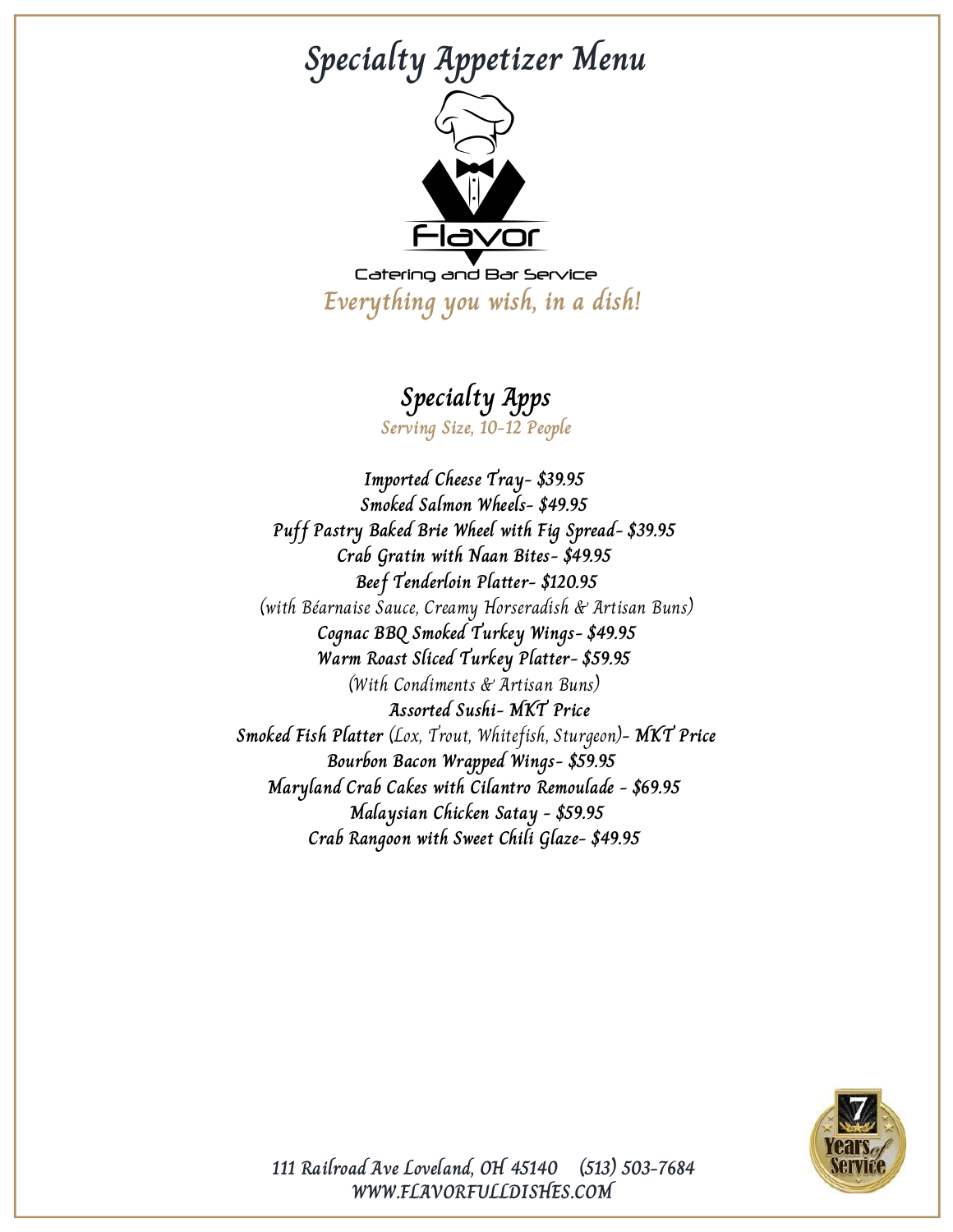## **Appetizer Menu**



Catering and Bar Service **Everything you wish, in a dish!**

**Choose 1 of these bundles for more flavor, less cost! Choice of 4- \$12.95 per person Choice of 6- \$14.95 per person Choice of 8- \$16.95 per person**

**Turkey Fennel Meatballs- \$34.95 Truffle Potato Wedges w/ Herb Aioli-\$29.95 Grilled Chicken Wings** (Mild Buffalo, Asian Ginger, Parmesan Garlic, Whiskey BBQ, Jamaican Jerk) **- \$35.95 Pork Belly Cuban Sandwiches- \$44.95 Quesadillas** (Pork/ Chicken or Grilled Veggies) **- \$29.95 Reuben Brioche Bites- \$39.95 Ranch Seasoned Chicken Fingers- \$29.95 Smoked Pulled Pork or Chicken Sliders- \$34.95 Buffalo Chicken Rolls- \$24.95 Spinach Artichoke Dip with House Chips- \$22.95 Buffalo Chicken Dip with House Chips- \$22.95 Crab Stuffed Mushrooms- \$39.95 Swedish Meatballs- \$24.95 Pretzel Buckeyes w/IPA Beer Cheese Sauce- \$24.95 Crispy Cheesy Sloppy Joe Rolls** (Beef or Turkey)**-\$28.95**

### **Hot Appetizers Cold Appetizers**

**Hummus Platter with Naan Bites-\$24.95 Vegetable Platter- \$29.95 Grilled Vegetable Platter w/ Smokey Ranch Dressing-\$39.95 Charcuterie Platter** (Meat, Cheese, & Olives) **- \$49.95 Shrimp & Avocado Ceviche w/ House Chips-\$49.95 Domestic Cheese Tray- \$26.95 Shrimp Cocktail Cups-\$44.95 Sliced Fruit Tray- \$35.95 Deli/ Sandwich Tray-(See Cold Menu Page) Watermelon & Fresh Mozzarella Skewers- \$39.95 Heirloom Tomato, Mozzarella, and Grilled Onion Platter- \$29.95 Boursin Walnut Grape Truffles- \$34.95 Caprese Kabobs- \$34.95 Poached Salmon Platter- \$49.95**

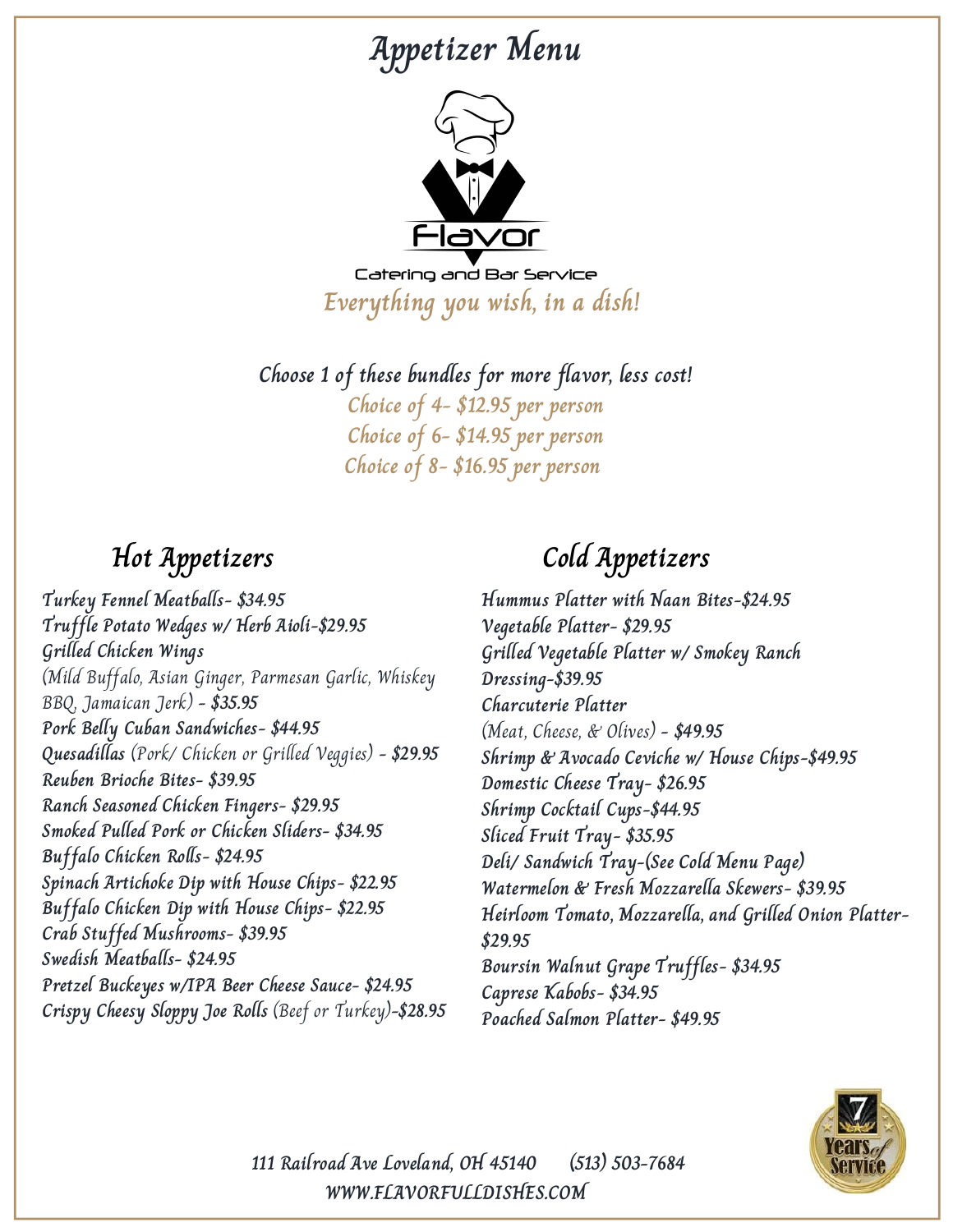## **Finger Passable Appetizer Menu**



Catering and Bar Service **Everything you wish, in a dish!**

**Choose 1 of these bundles for more flavor, less cost! Choice of 4- \$12.95 per person Choice of 6- \$14.95 per person Choice of 8- \$16.95 per person**

**Creamy Spinach Artichoke Bowls Mac n Cheese Bites Bourbon Brown Sugar Bacon Wraps Pumpkin Dip Cups with House Chips Cheese Puffs** (Pepper Jack/Gouda, Cheddar) **Puff Pastry Brie Bites with Caramelized Onion Beef Wellington Bites** (\$5 extra) **Lobster Roll Bites** (\$5 extra) **Bacon Wrapped Scallops w/ Plum Glaze** (\$3 extra) **Sour Dough Grilled White Cheddar w/ Tomato Bisque Shooters** (On Site Preparation Required)

## **Hot Appetizers Cold Appetizers**

**Charcutière Plates Boursin Walnut Grape Truffles Bruschetta Crostinis Sesame Crusted Tuna Tataki Bites on Avocado Brioche Toast Shrimp Bloody Mary Shooters Caprese Kabobs Thai Chicken or Chickpea Lettuce Cup Fresh Fruit Kabobs Flank Steak Goat Cheese Bites Bacon Wrapped Scallops with Plum Glaze**